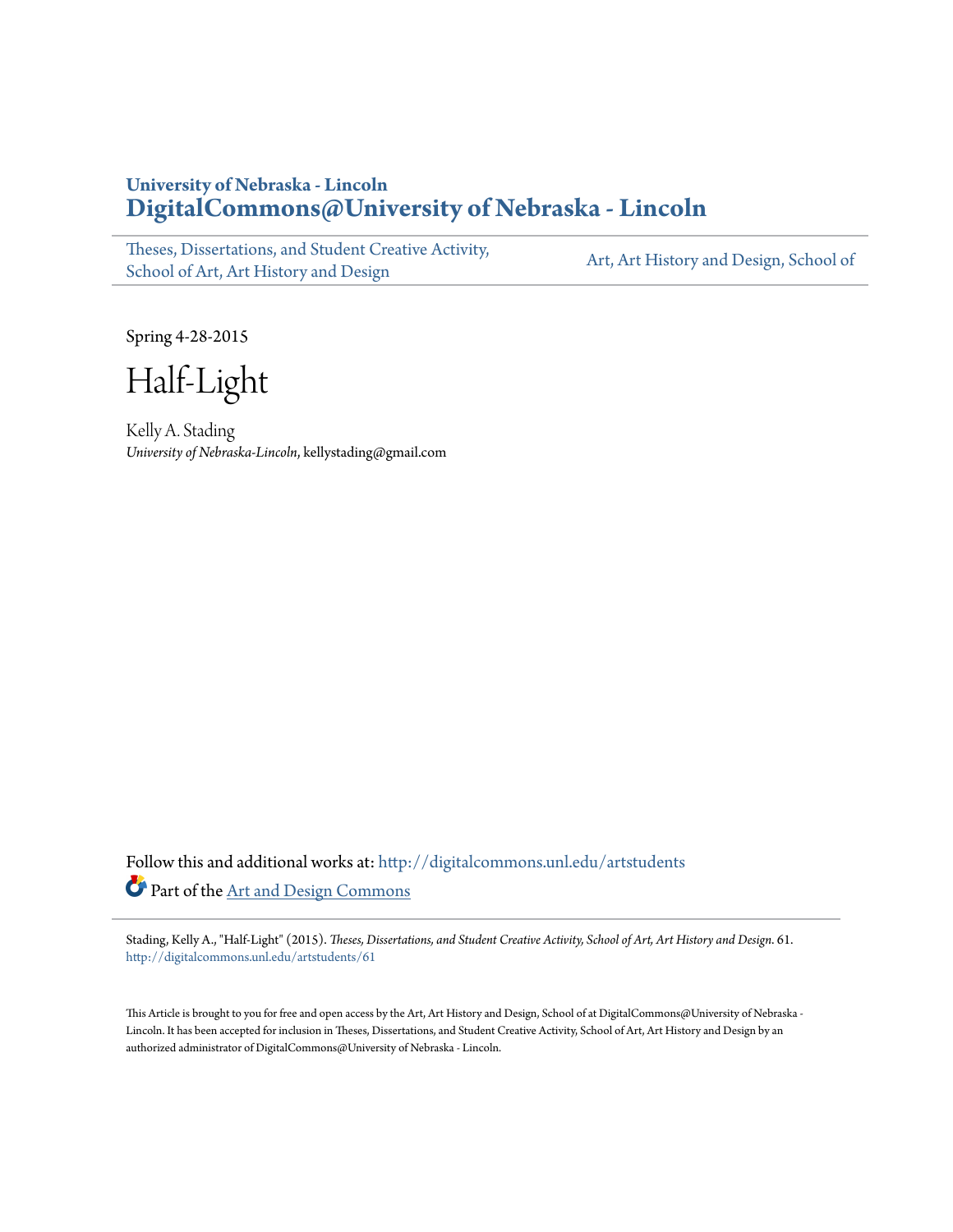### HALF-LIGHT

by

Kelly Ann Stading

## A THESIS

Presented to the Faculty of

The Graduate College at the University of Nebraska

In Partial Fulfillment of Requirements

For the Degree of Master of Fine Arts

Major: Art

Under the Supervision of Professor Santiago Cal

Lincoln, Nebraska

April, 2015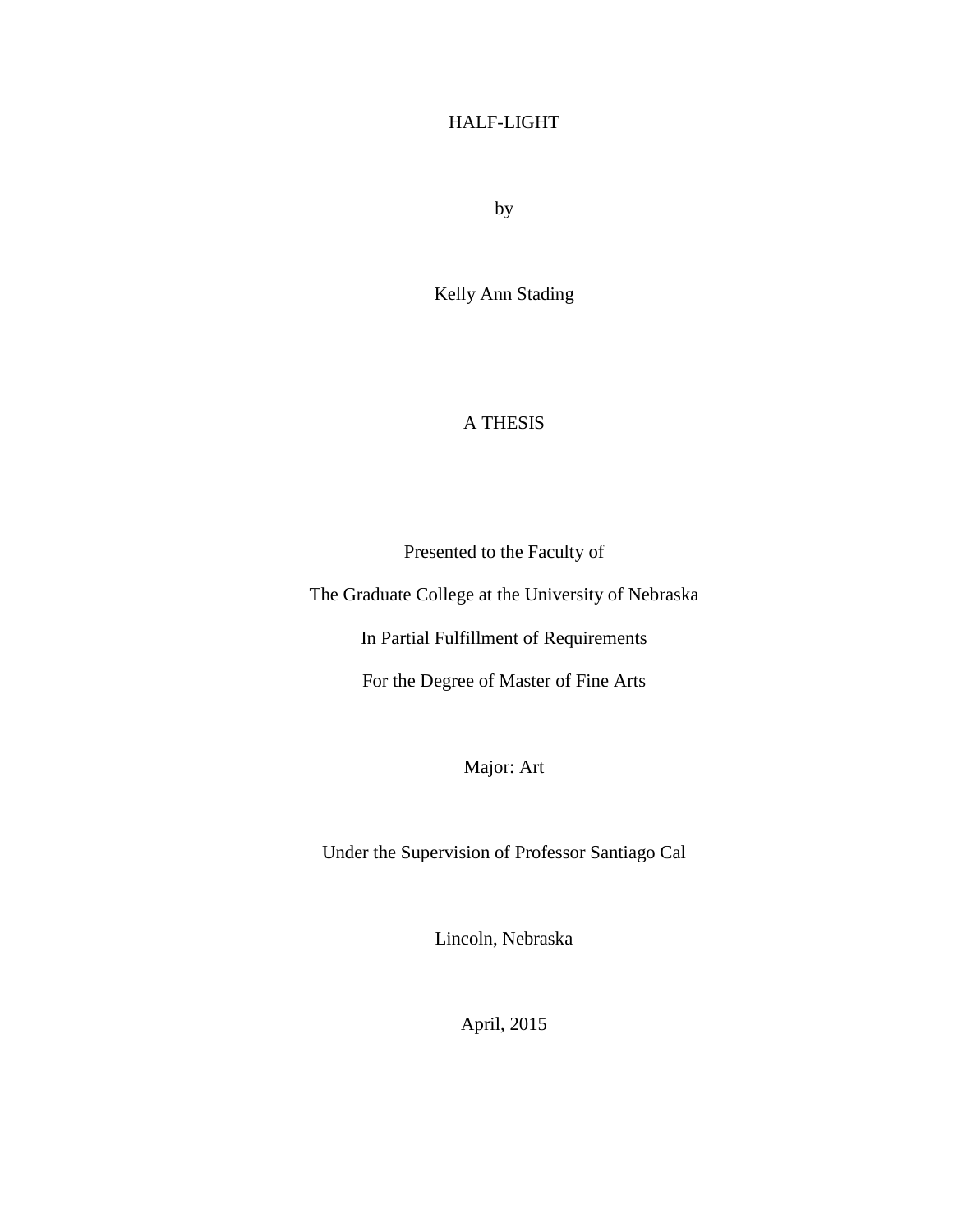#### HALF-LIGHT

#### Kelly Ann Stading, M.F.A

#### University of Nebraska, 2015

Adviser: Santiago Cal

My work explores concealed emotions such as fear, disgust, rage, resentment and shame. This emotional darkness is the underbelly of life, resulting from situations where people are victims of social pressure, trying to survive with what they have, while trying to achieve social norms. The comfort of a home allows these emotional responses to surface. "Half-Light" focuses on my concealed emotions, bringing them out of the dark to be confronted.

A home offers comforting routines that are easily infested by internal conflict. One nagging feeling builds on another until I'm forced to grapple with it. I often imagine different ways I could have reacted to situations while washing dishes, baking supper, or in the quiet moments before sleep. My work is a response to these invasive memories. I take the main emotion the memory harbors and re-imagine a similar situation in a domestic environment. Currently, this involves rodent-sized characters invading routinely used items in a home. The function of the household object correlates with the emotion the character is portraying. For instance the old woman's disgust for her circumstances matches the disgusting materials she feeds down the garbage disposal, or the couch character's denial of the important things concealed between the cushions. The scenes are my fears trapped in light, like rodents ensnared in mousetraps, their presence not openly acknowledged until trapped and grotesquely displayed.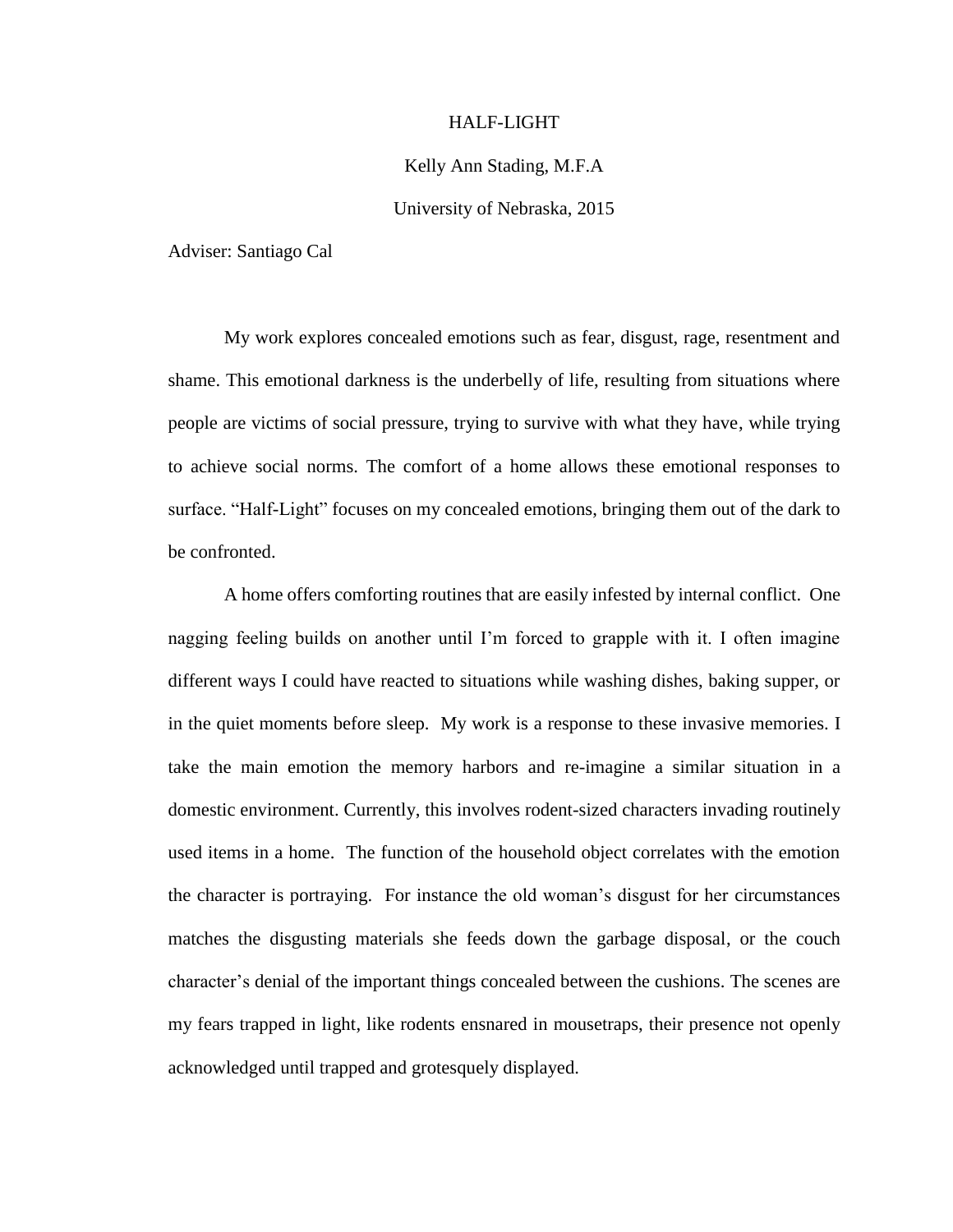These fictionalized scenarios stretch reality, which is why they are presented in half-light. The dark livens many dormant fears and nightmares. The brain may know there is no imminent threat, but that does not stop it from conjuring fear of what could be out there. Each sculpture in the dark gallery has only enough light illuminating it to match a thin beam of a flashlight. Each beam of light offers a glimpse of my inner turmoil, which is given physical form to be confronted and contained.

Each sculpture is an isolated memory pulled from hundreds of others that are the sum of my life's experiences, much like my home is a compilation of objects that represent my built identity. To mimic the isolation of the darker memories, the routinely used objects from the home are removed from their original environment. Displayed in a gallery, any personal associations with the objects become exposed, invaded and unfamiliar.

The scenes are placed behind a closed door, in a dark room, so that if outsiders chooses to enter, they become secondary invaders. Trapping their own memories and secrets inside the space when they close the door. These invaders become larger versions of the rodent-sized figures, to be studied by others who are also invading the space. I want the environment I create to be uncomfortably intriguing, as you explore my vulnerabilities and, in turn, explore your own.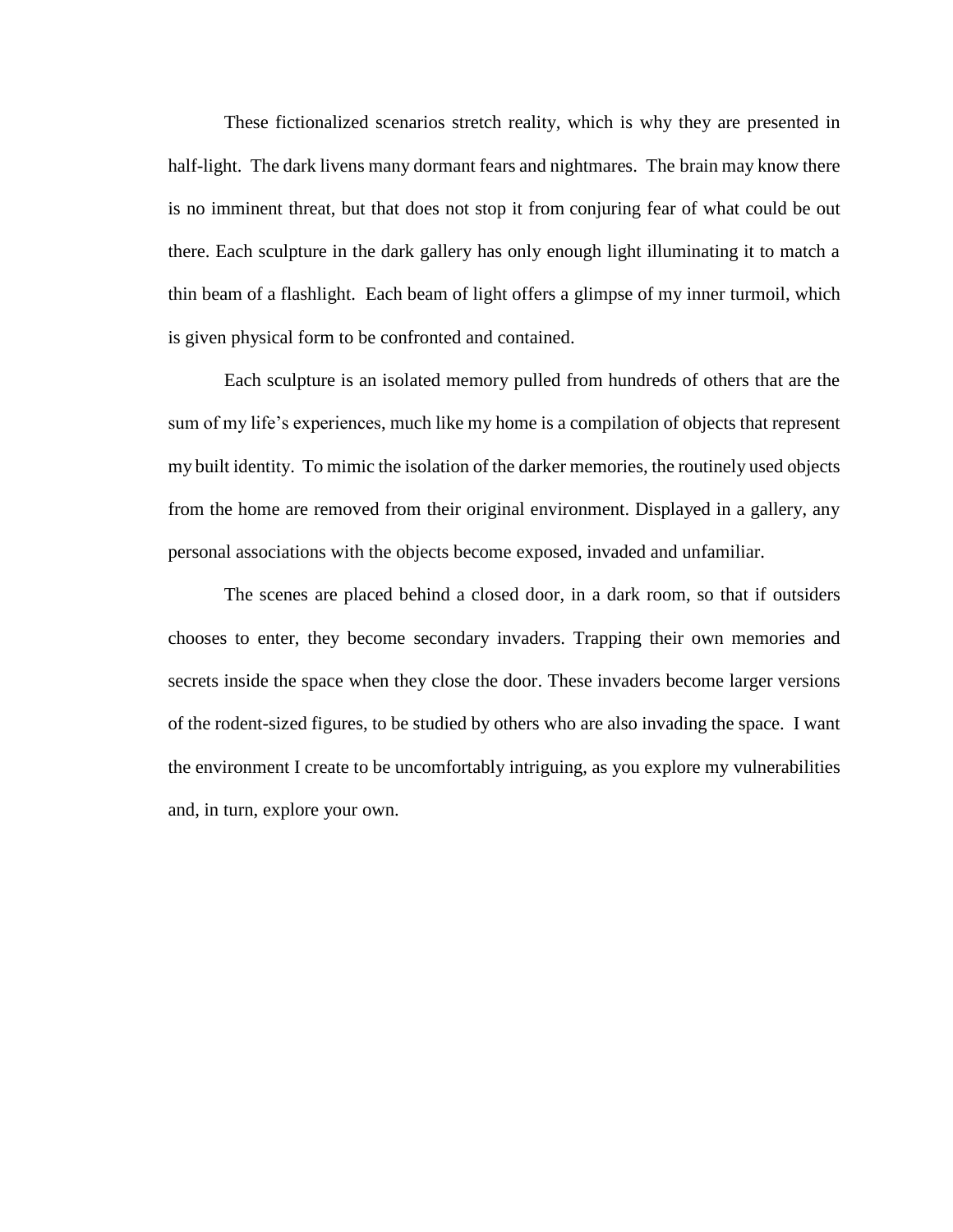

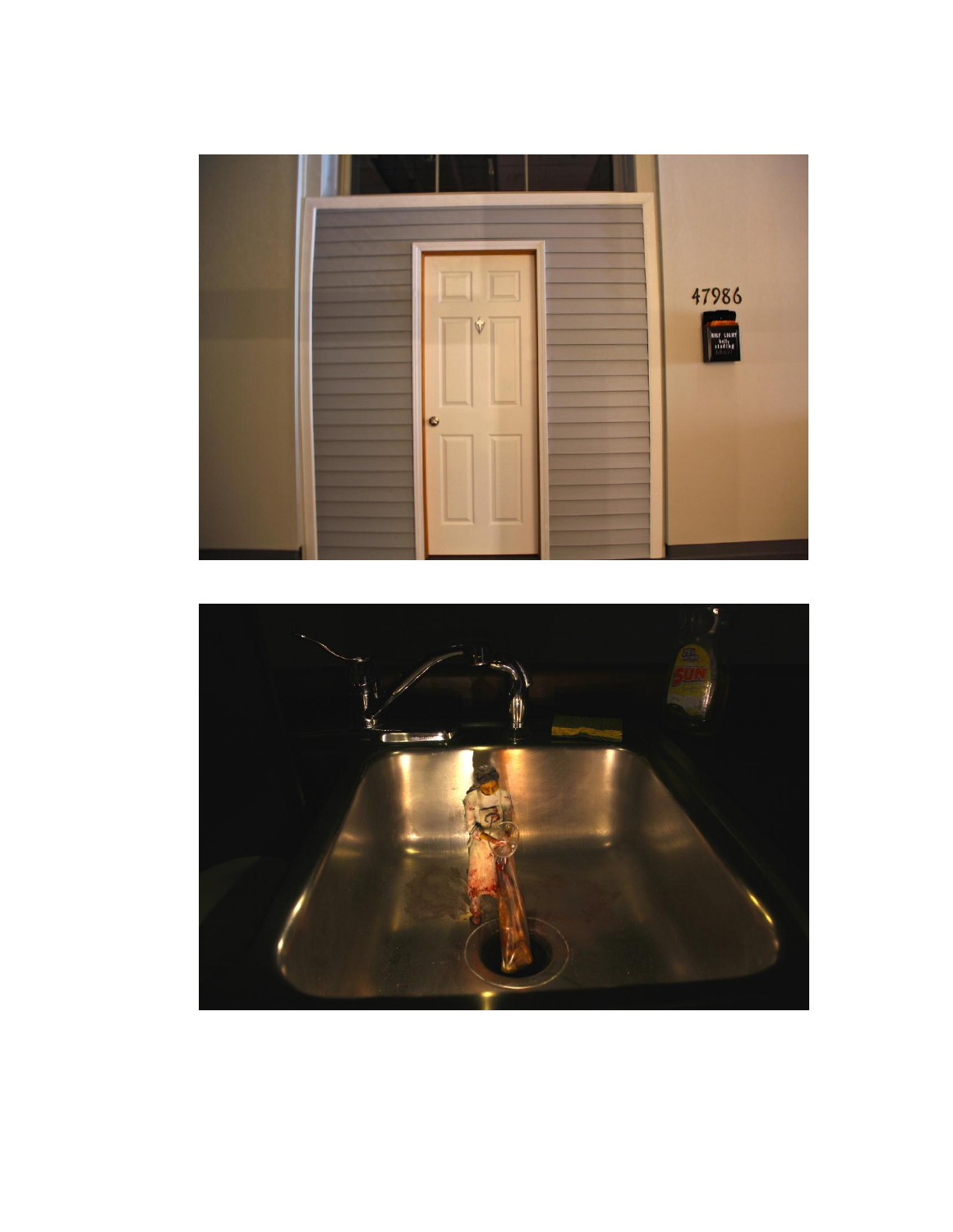

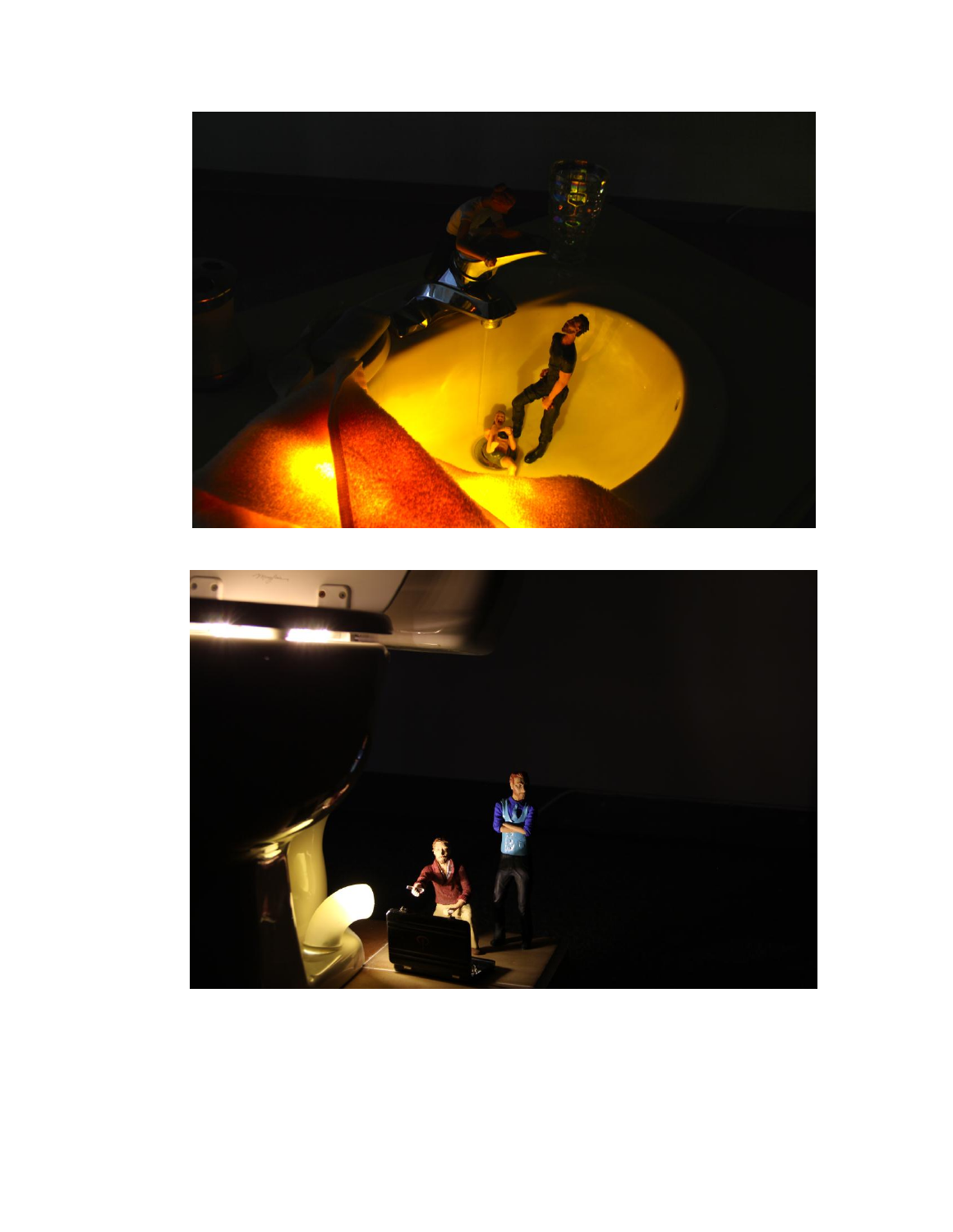

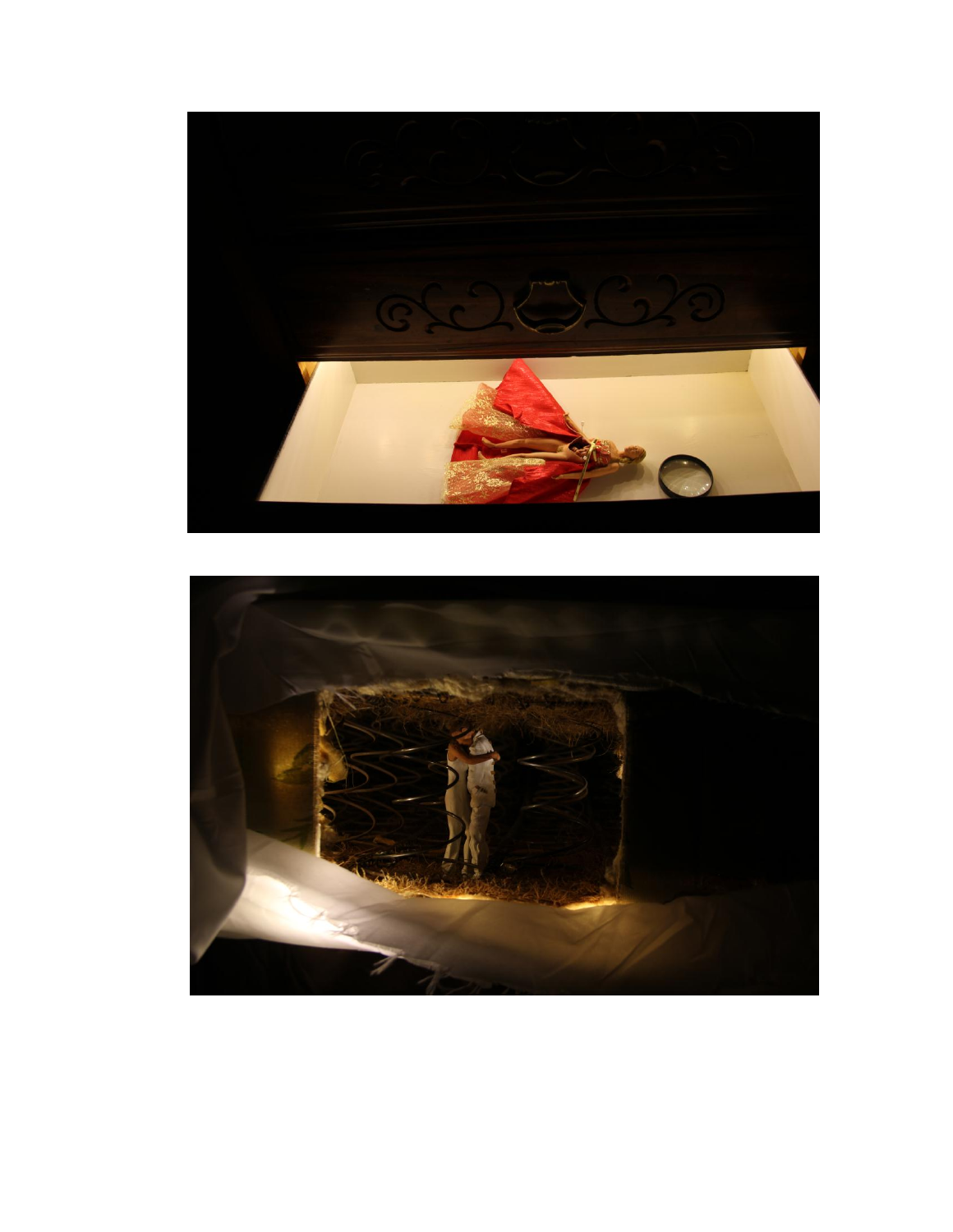